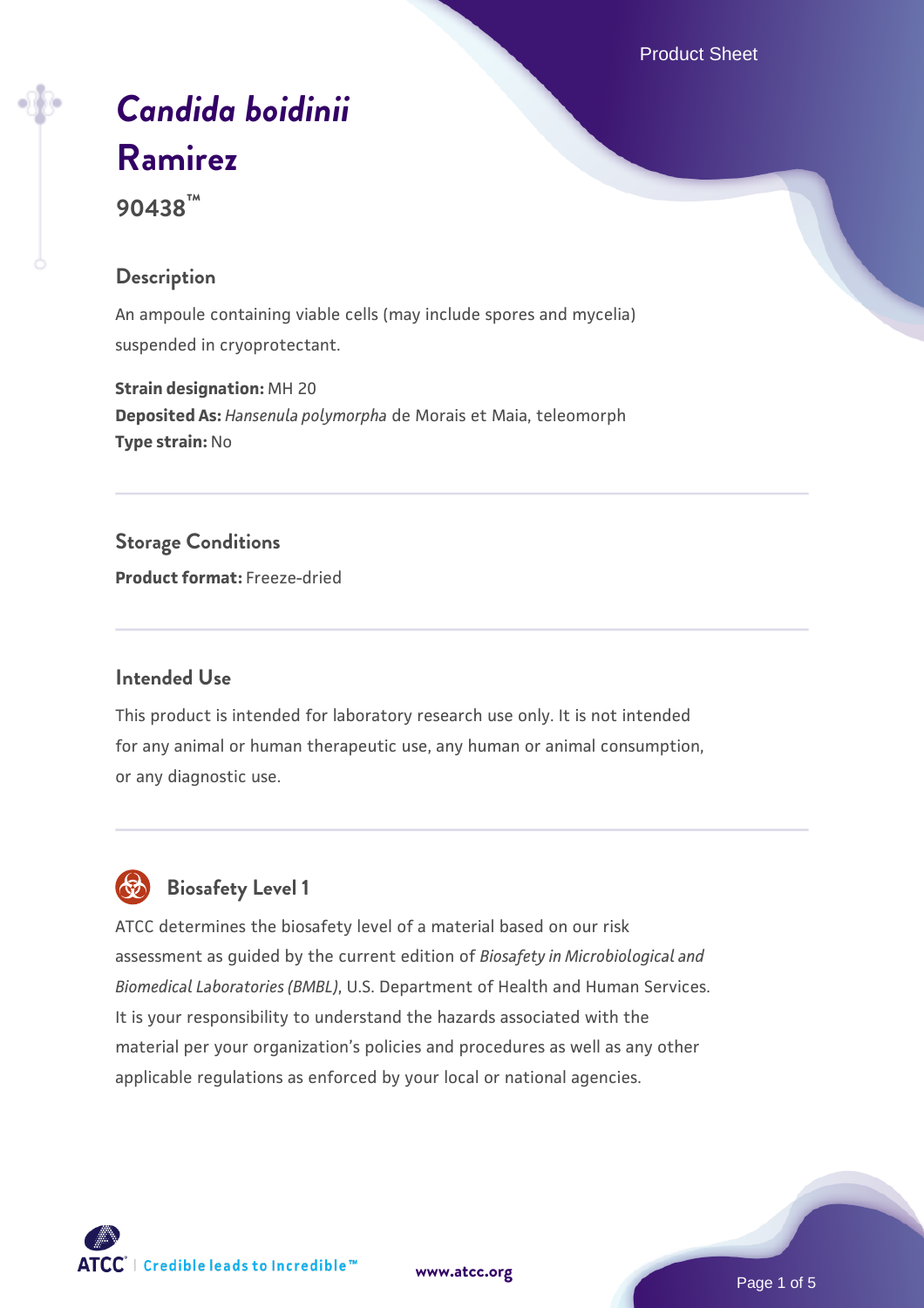ATCC highly recommends that appropriate personal protective equipment is always used when handling vials. For cultures that require storage in liquid nitrogen, it is important to note that some vials may leak when submersed in liquid nitrogen and will slowly fill with liquid nitrogen. Upon thawing, the conversion of the liquid nitrogen back to its gas phase may result in the vial exploding or blowing off its cap with dangerous force creating flying debris. Unless necessary, ATCC recommends that these cultures be stored in the vapor phase of liquid nitrogen rather than submersed in liquid nitrogen.

### **Certificate of Analysis**

For batch-specific test results, refer to the applicable certificate of analysis that can be found at www.atcc.org.

#### **Growth Conditions**

**Medium:**  [ATCC Medium 1245: YEPD](https://www.atcc.org/-/media/product-assets/documents/microbial-media-formulations/1/2/4/5/atcc-medium-1245.pdf?rev=705ca55d1b6f490a808a965d5c072196) **Temperature:** 24°C

#### **Notes**

deposited as Hansenula polymorpha de Morais et Maia; produces alcohol dehydrogenase; utilizes formaldehyde.

# **Material Citation**

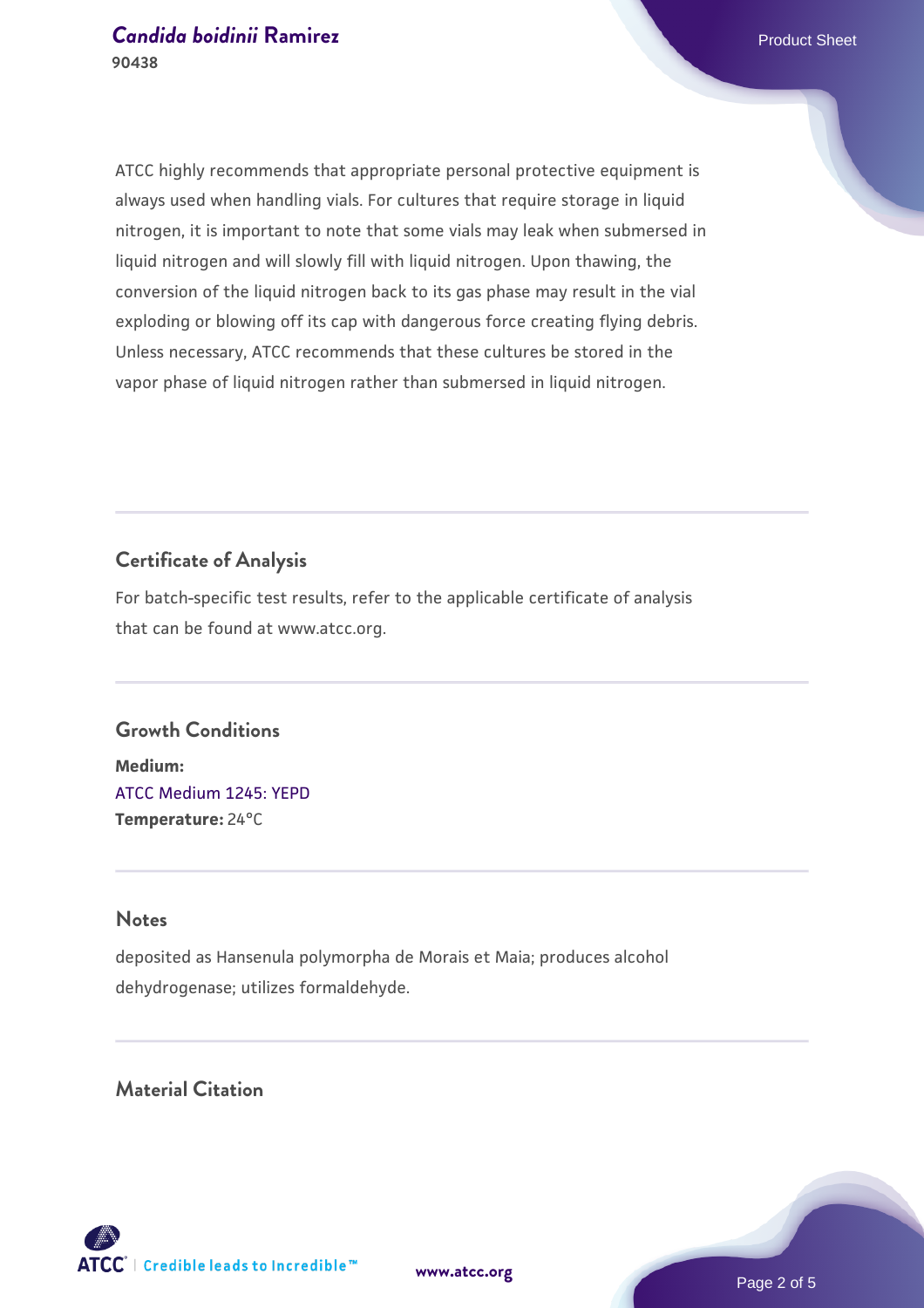#### **[Candida boidinii](https://www.atcc.org/products/90438) [Ramirez](https://www.atcc.org/products/90438) Product Sheet** Product Sheet **90438**

If use of this material results in a scientific publication, please cite the material in the following manner: *Candida boidinii* Ramirez (ATCC 90438)

#### **References**

References and other information relating to this material are available at www.atcc.org.

#### **Warranty**

The product is provided 'AS IS' and the viability of  $ATCC<sup>®</sup>$  products is warranted for 30 days from the date of shipment, provided that the customer has stored and handled the product according to the information included on the product information sheet, website, and Certificate of Analysis. For living cultures, ATCC lists the media formulation and reagents that have been found to be effective for the product. While other unspecified media and reagents may also produce satisfactory results, a change in the ATCC and/or depositor-recommended protocols may affect the recovery, growth, and/or function of the product. If an alternative medium formulation or reagent is used, the ATCC warranty for viability is no longer valid. Except as expressly set forth herein, no other warranties of any kind are provided, express or implied, including, but not limited to, any implied warranties of merchantability, fitness for a particular purpose, manufacture according to cGMP standards, typicality, safety, accuracy, and/or noninfringement.

#### **Disclaimers**

This product is intended for laboratory research use only. It is not intended for any animal or human therapeutic use, any human or animal consumption,

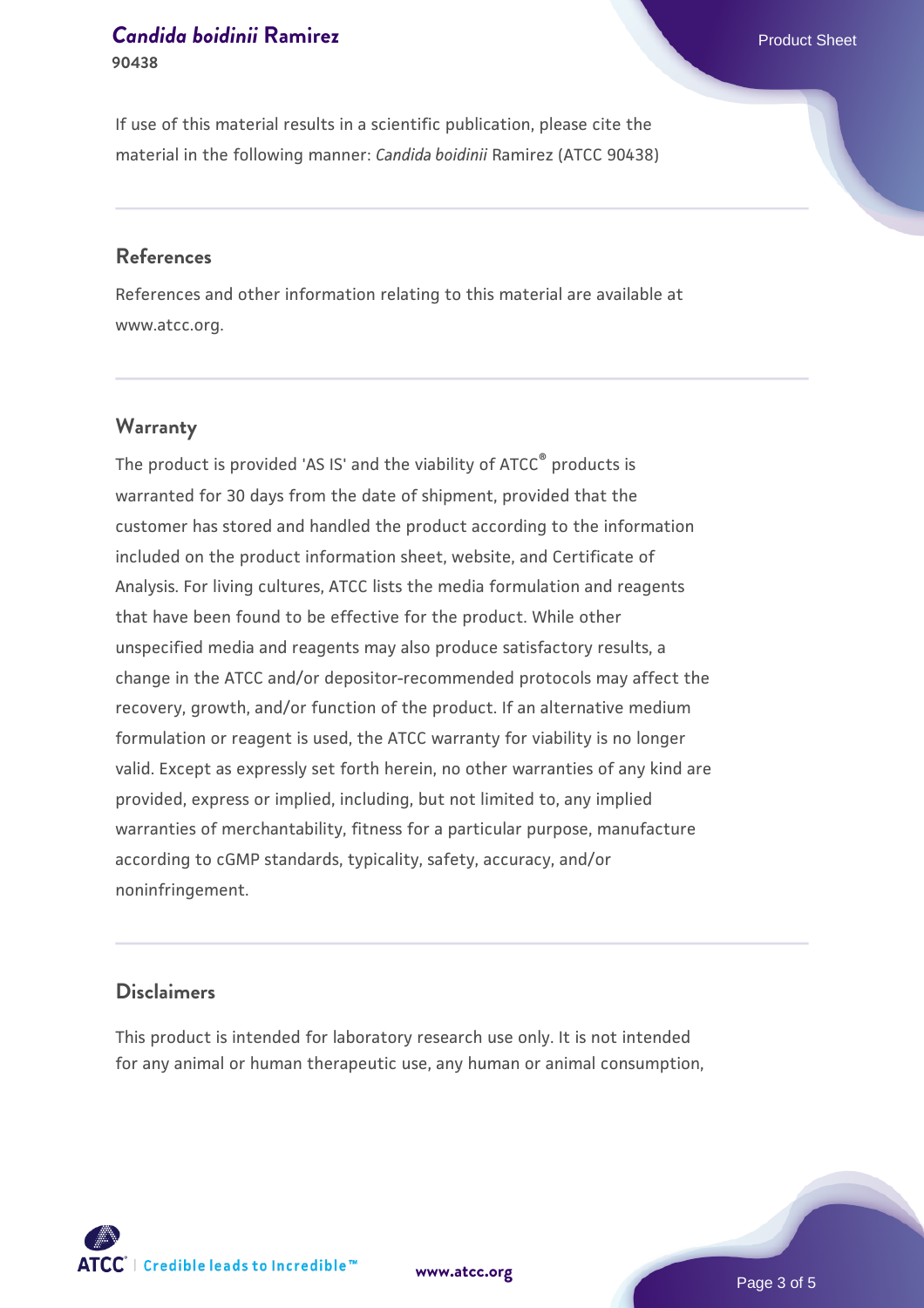#### **[Candida boidinii](https://www.atcc.org/products/90438) [Ramirez](https://www.atcc.org/products/90438) Product Sheet** Product Sheet **90438**

or any diagnostic use. Any proposed commercial use is prohibited without a license from ATCC.

While ATCC uses reasonable efforts to include accurate and up-to-date information on this product sheet, ATCC makes no warranties or representations as to its accuracy. Citations from scientific literature and patents are provided for informational purposes only. ATCC does not warrant that such information has been confirmed to be accurate or complete and the customer bears the sole responsibility of confirming the accuracy and completeness of any such information.

This product is sent on the condition that the customer is responsible for and assumes all risk and responsibility in connection with the receipt, handling, storage, disposal, and use of the ATCC product including without limitation taking all appropriate safety and handling precautions to minimize health or environmental risk. As a condition of receiving the material, the customer agrees that any activity undertaken with the ATCC product and any progeny or modifications will be conducted in compliance with all applicable laws, regulations, and guidelines. This product is provided 'AS IS' with no representations or warranties whatsoever except as expressly set forth herein and in no event shall ATCC, its parents, subsidiaries, directors, officers, agents, employees, assigns, successors, and affiliates be liable for indirect, special, incidental, or consequential damages of any kind in connection with or arising out of the customer's use of the product. While reasonable effort is made to ensure authenticity and reliability of materials on deposit, ATCC is not liable for damages arising from the misidentification or misrepresentation of such materials.

Please see the material transfer agreement (MTA) for further details regarding the use of this product. The MTA is available at www.atcc.org.

# **Copyright and Trademark Information**

© ATCC 2021. All rights reserved.

ATCC is a registered trademark of the American Type Culture Collection.



**[www.atcc.org](http://www.atcc.org)**